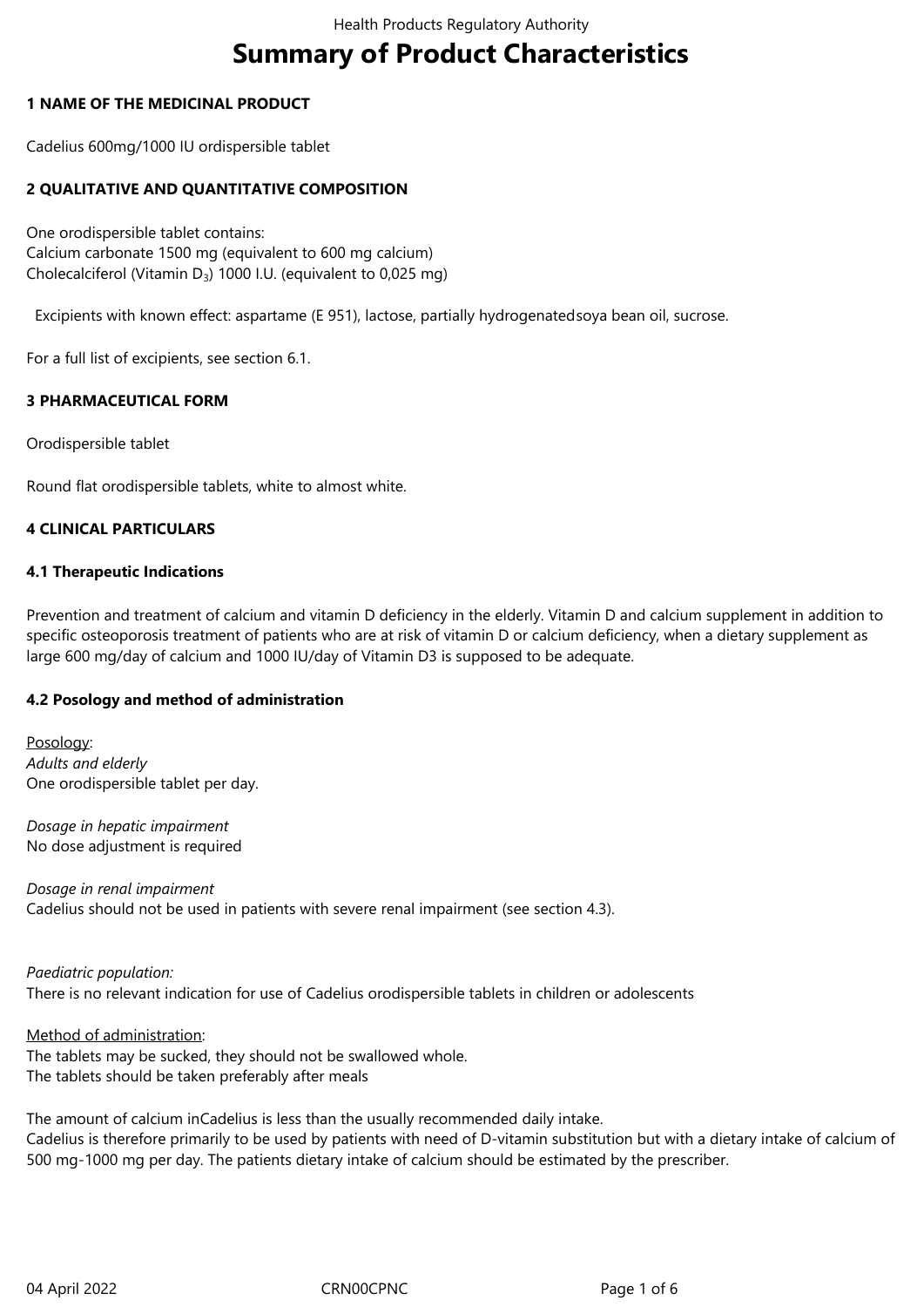## **4.3 Contraindications**

- Hypersensitivity to calcium, cholecalciferol or to any of the excipients listed in section 6.1.
- Diseases and/or conditions resulting in hypercalcaemia or hypercalciuria.
- Nephrolithiasis.
- Nephrocalcinosis
- Hypervitaminosis D.
- Severe renal impairment or renal failure.

Cadelius contains partially hydrogenated soya-bean oil and must not be used by persons allergic to peanuts or soya.

## **4.4 Special warnings and precautions for use**

Cadelius orodispersible tablets should be prescribed with caution to patients suffering from sarcoidosis due to risk of increased metabolism of vitamin D into its active form. These patients should be monitored with regard to the calcium content in serum and urine.

During long-term treatment, serum calcium levels should be followed and renal function should be monitored through measurements of serum creatinine. Monitoring is especially important in elderly patients on concomitant treatment with cardiac glycosides or diuretics (see section 4.5) and in patients with a high tendency to calculus formation. In case of hypercalciuria (exceeding 300 mg (7.5 mmol)/24 hours) or signs of impaired renal function the dose should be reduced or the treatment discontinued.

Vitamin D should be used with caution in patients with impairment of renal function and the effect on calcium and phosphate levels should be monitored. The risk of soft tissue calcification should be taken into account. In patients with severe renal insufficiency, vitamin D in the form of cholecalciferol is not metabolised normally and other forms of vitamin D should be used (see section 4.3, contraindications) (see section 4.8).

Cadelius orodispersible tablets should be used cautiously in immobilised patients with osteoporosis due to increased risk of hypercalcaemia.

The content of vitamin D (1000 IU) in Cadelius orodispersible tablets should be considered when prescribing other medicinal products containing vitamin D or food supplemented with vitamin D.

Additional doses of calcium or vitamin D should be taken under close medical supervision. In such cases it is necessary to monitor serum calcium levels and urinary calcium excretion frequently.

Co-administration with tetracyclines or quinolones is usually not recommended, or must be done with precaution.

Cadelius orodispersible tablets are not intended for use in adolescents and children.

The product contains aspartame, source of phenylalanine. May be harmful for people with phenylketonuria. Neither non-clinical nor clinical data are available to assess aspartame use in infants below 12 weeks of age.

The product contains soya bean oil, partially hydrogenated and is contraindicated for patients hypersensitive to peanut or soya (see section 4.3).

The product contains lactose, therefore patients with rare hereditary problems of galactose intolerance, total lactase deficiency or glucose-galactose malabsorption should not take this medicine.

The product contains sucrose, therefore patients with rare hereditary problems of fructose intolerance, glucose-galactose malabsorption or sucrase-isomaltase insufficiency should not take this medicine. May be harmful to the teeth.

## **4.5 Interaction with other medicinal products and other forms of interactions**

Thiazide diuretics reduce the urinary excretion of calcium. Due to increased risk of hypercalcaemia, serum calcium should be regularly monitored during concomitant use of thiazide diuretics.

Concomitant use of phenytoin or barbiturates may reduce the effect of vitamin  $D_3$  since the metabolism increases.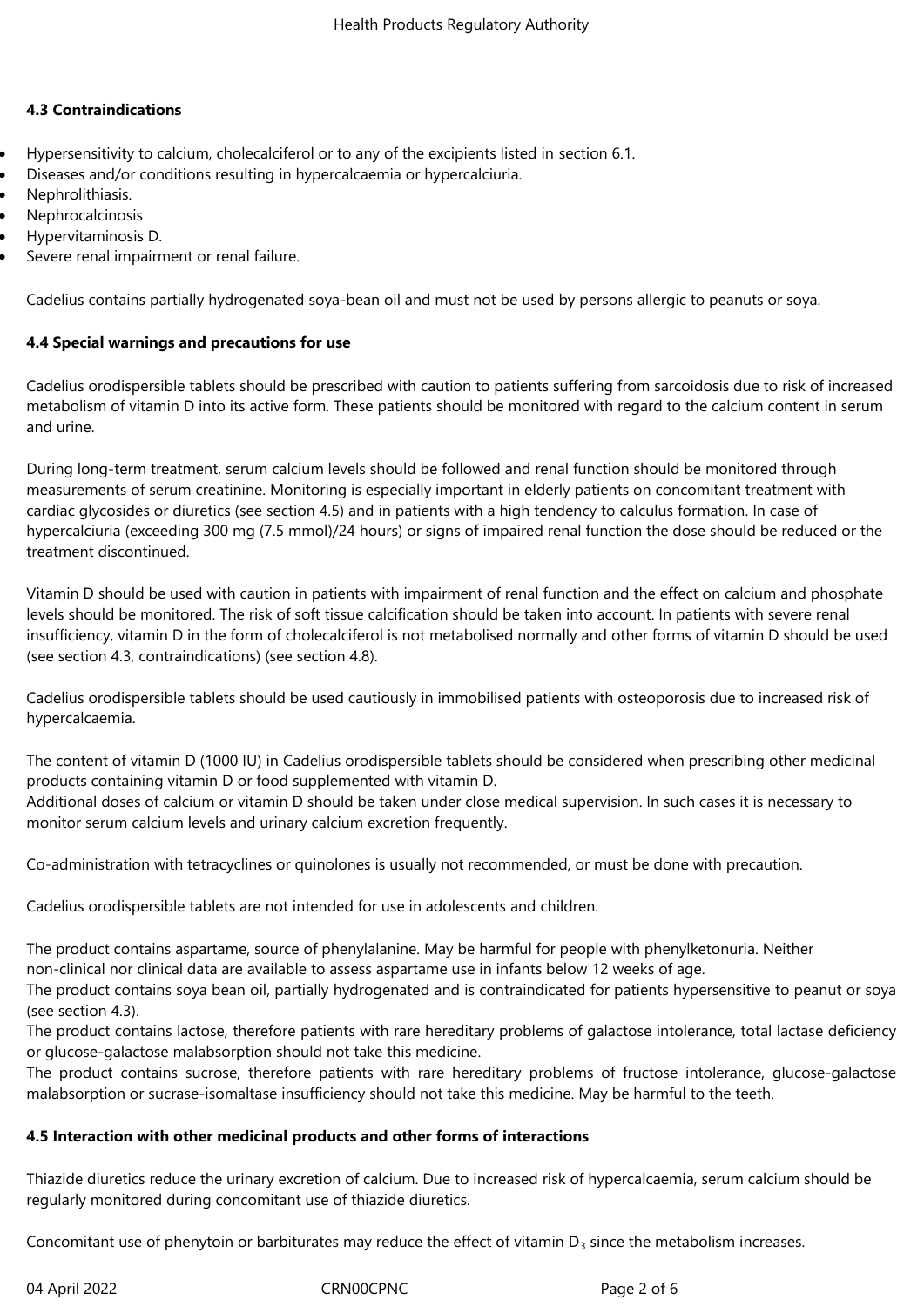#### Health Products Regulatory Authority

Systemic corticosteroids reduce calcium absorption. During concomitant use, it may be necessary to increase the dose of Cadelius.

Hypercalcaemia may increase the toxicity of cardiac glycosides during treatment with calcium and vitamin D. Patients should be monitored with regard to electrocardiogram (ECG) and serum calcium levels.

The efficacy of levothyroxine can be reduced by the concurrent use of calcium, due to decreased levothyroxine absorption. Administration of calcium and levothyroxine should be separated by at least four hours.

If a bisphosphonate is used concomitantly, this preparation should be administered at least one hour before the intake of Cadelius since gastrointestinal absorption may be reduced.

Calcium salts may decrease the absorption of iron, zinc or strontium ranelate. Consequently, the iron, zinc or strontium ranelate preparation should be taken at a distance of two hours from the calcium preparation. Calcium may also reduce absorption of sodium fluoride, and such preparation should be administered at least three hours before the intake of Cadelius.

Simultaneous treatment with orlistat, ion exchange resins such as cholestyramine or laxatives such as paraffin oil may reduce the gastrointestinal absorption of vitamin D.

Calcium carbonate may interfere with the absorption of concomitantly administered tetracycline preparations. For this reason, tetracycline preparations should be administered at least two hours before or four to six hours after oral intake of calcium.

The absorption of quinolone antibiotics may be impaired if administered concomitantly with calcium. Quinolone antibiotics should be taken two hours before or six hours after intake of calcium.

Oxalic acid (found in spinach and rhubarb) and phytic acid (found in whole cereals) may inhibit calcium absorption through formation of insoluble compounds with calcium ions. The patient should not take calcium products within two hours of eating foods high in oxalic acid and phytic acid.

## **4.6 Fertility, pregnancy and lactation**

## *Pregnancy*

Studies in animals have shown reproductive toxicity of high doses of vitamin D (see 5.3). In pregnant women, overdoses of calcium and vitamin D should be avoided as permanent hypercalcaemia has been related to adverse effects on the developing foetus. During pregnancy the daily intake should not exceed 1500 mg calcium and 600 IU vitamin D. Cadelius should not be used during pregnancy.

## *Breast-feeding*

Cadelius can be used during breast-feeding. Calcium and vitamin  $D_3$  pass into breast milk. This should be considered when giving additional vitamin D to the child.

## *Fertility*

Calcium and vitamin D have no noxious effects on fertility at the recommended dosages (see section 5.3).

# **4.7 Effects on ability to drive and use machines**

There are no data about the effect of this product on driving capacity. An effect is, however, unlikely.

## **4.8 Undesirable effects**

Adverse reactions frequencies are defined as: uncommon (≥1/1,000, <1/100), rare (≥ 1/10,000, <1/1,000) or not known (cannot be estimated from the available data)

04 April 2022 CRN00CPNC Page 3 of 6 *Immune system disorders*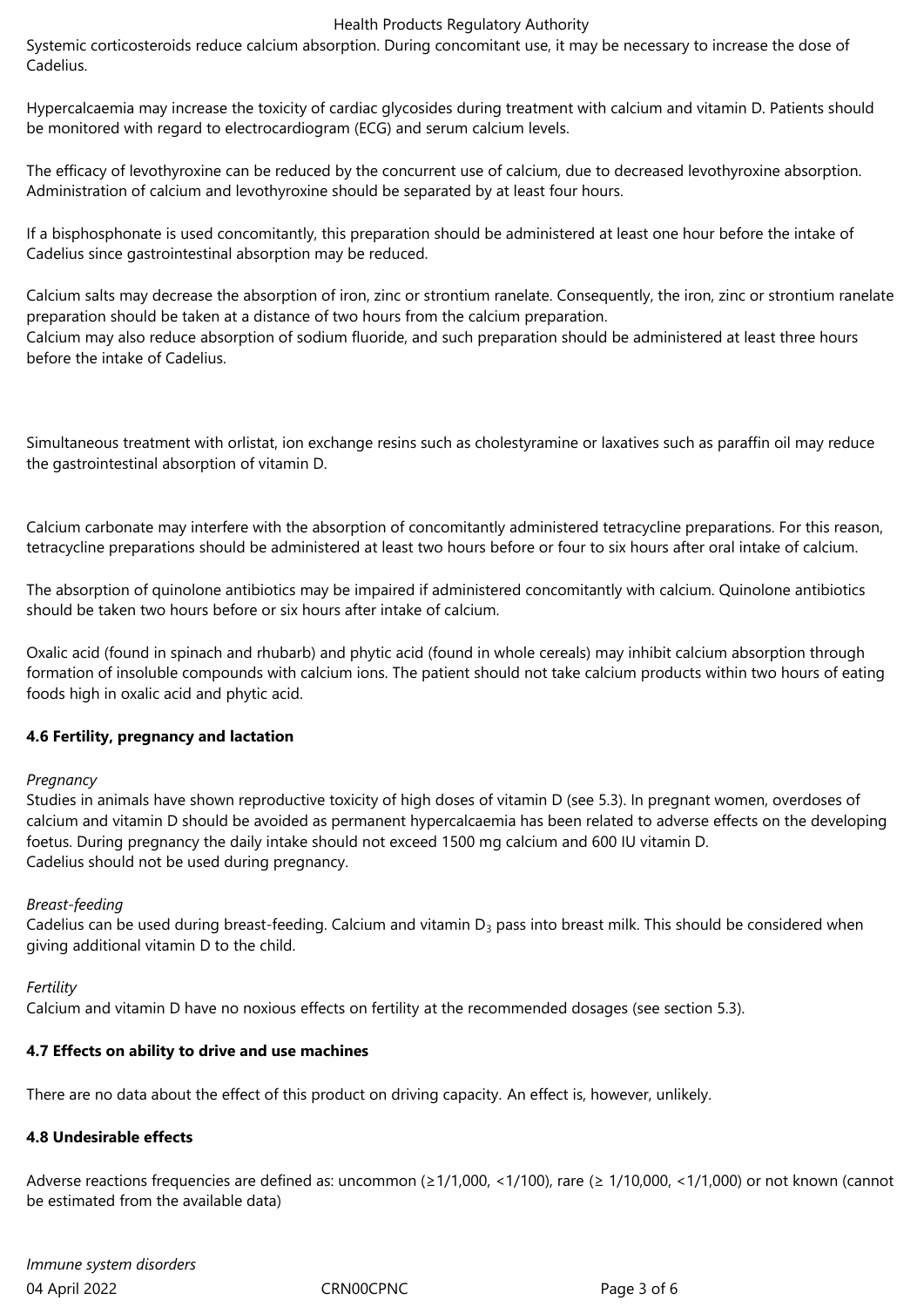*Metabolism and nutrition disorders* Uncommon: Hypercalcaemia and hypercalciuria.

*Gastrointestinal disorders* Rare: Constipation, flatulence, nausea, abdominal pain, and diarrhoea.

*Skin and subcutaneous disorders* Rare: Pruritus, rash and urticaria.

# Other special population

Patients with renal impairment: potential risk of hyperphosphatemia, nephrolithiasis and nephrocalcinosis. See section 4.4.

## Reporting of suspected adverse reactions

Reporting suspected adverse reactions after authorisation of the medicinal product is important. It allows continued monitoring of the benefit/risk balance of the medicinal product. Healthcare professionals are asked to report any suspected adverse reactions via HPRA Pharmacovigilance, Earlsfort Terrace, IRL - Dublin 2; Tel: +353 1 6764971 ; Fax: +353 1 6762517 . Website: www.hpra.ie; E-mail: medsafety@hpra.ie.

# **4.9 Overdose**

Overdose can lead to hypervita[minosis and hyperca](mailto:medsafety@hpra.ie)lcaemia. Symptoms of hypercalcaemia may include anorexia, thirst, nausea, vomiting, constipation, abdominal pain, muscle weakness, fatigue, mental disturbances, polydipsia, polyuria, bone pain, nephrocalcinosis, renal calculi and in severe cases, cardiac arrhythmias. Extreme hypercalcaemia may result in coma and death. Persistently high calcium levels may lead to irreversible renal damage and soft tissue calcification.

Treatment of hypercalcaemia: the treatment with calcium and vitamin D must be discontinued. Treatment with thiazide diuretics, lithium, vitamin A, vitamin D and cardiac glycosides must also be discontinued. Rehydration, and, according to severity, isolated or combined treatment with loop diuretics, bisphosphonates, calcitonin and corticosteroids. Serum electrolytes, renal function and diuresis must be monitored. In severe cases, ECG and CVP should be followed.

## **5 PHARMACOLOGICAL PROPERTIES**

## **5.1 Pharmacodynamic properties**

Pharmacotherapeutic group: calcium, combination with other drugs ATC-code: A12AX

Vitamin D increases the intestinal absorption of calcium.

Administration of calcium and vitamin  $D_3$  counteracts the increase of parathyroid hormone (PTH) which is caused by calcium deficiency and which cause increased bone resorption.

# **5.2 Pharmacokinetic properties**

Absorption: The amount of calcium absorbed through the gastrointestinal tract is approximately 30% of the swallowed dose. Distribution and metabolism: 99% of the calcium in the body is concentrated in the hard structure of bones and teeth. The remaining 1% is present in the intra- and extracellular fluids. About 50% of the total blood-calcium content is in the physiologically active ionised form with approximately 10% being complexed to citrate, phosphate or other anions, the remaining 40% being bound to proteins, principally albumin. The bioavailability of calcium can be slightly increased by concomitant intake of food.

Elimination: Calcium is eliminated through faeces, urine and sweat. Renal excretion depends on glomerular filtration and calcium tubular reabsorption.

# *Vitamin D*

Absorption: Vitamin D is easily absorbed in the small intestine.

04 April 2022 CRN00CPNC CROSSET CRNO2CPNC Page 4 of 6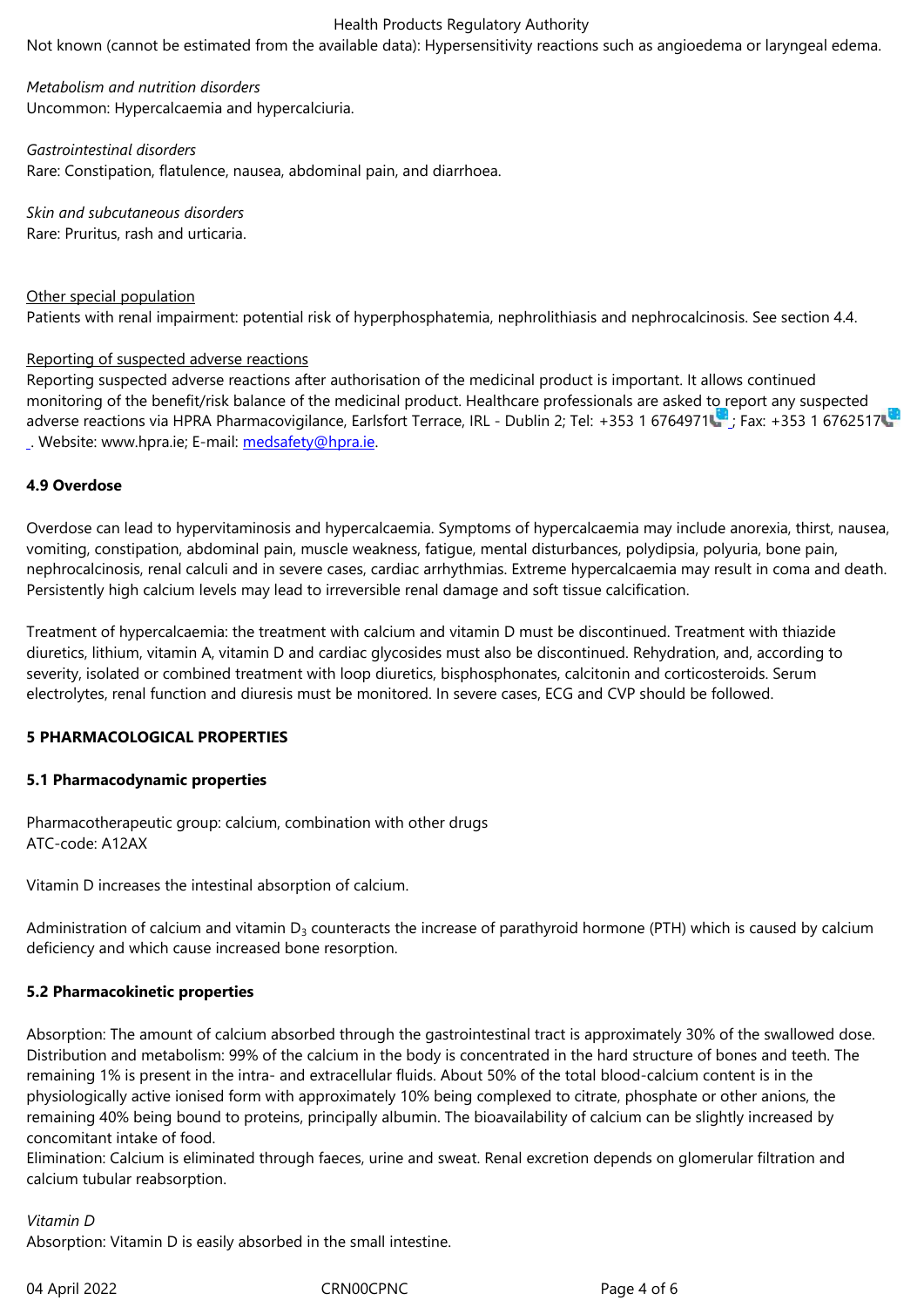#### Health Products Regulatory Authority

Distribution and metabolism: Cholecalciferol and its metabolites circulate in the blood bound to a specific globulin. Cholecalciferol is converted in the liver by hydroxylation to the active form 25-hydroxycholecalciferol. It is then further converted in the kidneys to 1,25- dihydroxycholecalciferol. 1,25-dihydroxycholecalciferol is the metabolite responsible for increasing calcium absorption. Vitamin D which is not metabolised is stored in adipose and muscle tissues. Elimination: Vitamin D is excreted in faeces and urine.

## **5.3 Preclinical safety data**

At doses far higher than the human therapeutic range teratogenicity has been observed in animal studies treated with Vitamin D (up to 15 and 12 times the usual daily intake).

High dosages of vitamin D could interfere with endocrinological homeostasis in animals with effects on reproductive function. The extensive use in human allows to exclude potential risks on reproduction, when vitamin D and calcium are assumed at the recommended dosages.

There is further no information of relevance to the safety assessment in addition to what is stated in other parts of the SPC.

## **6 PHARMACEUTICAL PARTICULARS**

## **6.1 List of excipients**

Maltodextrin Aspartame (E 951) Hydroxypropyl cellulose, low-substituted (E463) Lactose monohydrate Citric acid, anhydrous (E330) Orange flavour ( natural flavouring substances, maltodextrin, dextrin) Stearic acid DL-α-tocopherol (E 307) Partially hydrogenated soya-bean oil Gelatin Sucrose Maize starch

# **6.2 Incompatibilities**

Not applicable.

# **6.3 Shelf life**

2 years Cadelius should be used within 60 days after the container is opened.

# **6.4 Special precautions for storage**

Store in the original container, in order to protect from light. Keep container tightly closed in order to protect from moisture.

# **6.5 Nature and contents of container**

High density polyethylene tablet container closed with a PE cap containing a silica gel tab as desiccant. The tabletcontainercontains 30 or 60 orodispersible tablets Multipacks contain 60 (2 packs of 30) orodispersible tablets.

Not all pack sizes may be marketed.

# **6.6 Special precautions for disposal and other handling**

No special requirements. Any unused product or waste material should be disposed of in accordance with local requirements.